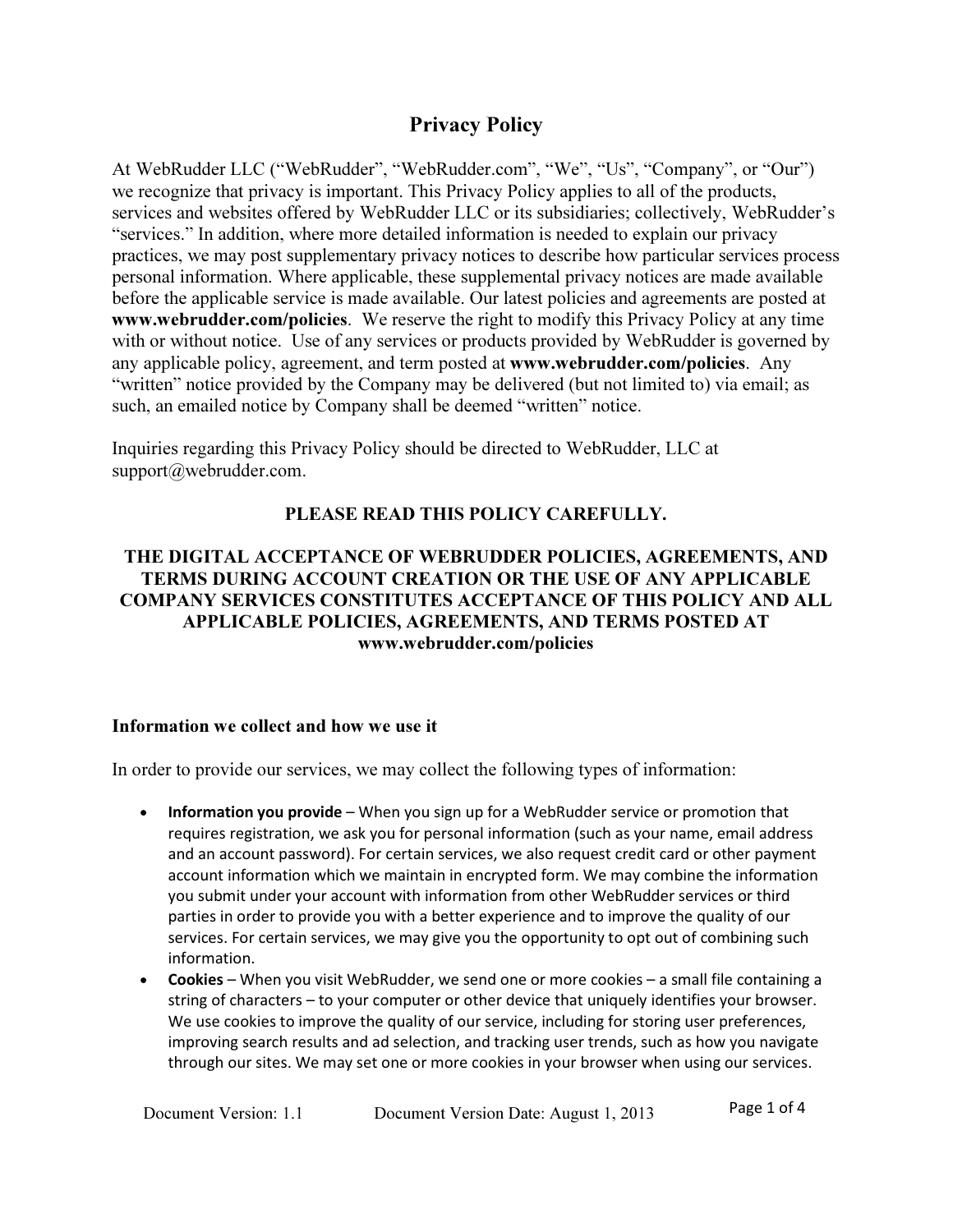- Log information When you access WebRudder services, our servers automatically record information that your browser sends whenever you visit a website. These may include information such as your web request, Internet Protocol address, browser type, browser language, the date and time of your request and one or more cookies that may uniquely identify your browser.
- User communications When you send email or other communications to WebRudder, we may retain those communications in order to process your inquiries, respond to your requests and improve our services.
- Affiliated WebRudder Services on other sites We offer some of our services on or through other web sites. Personal information that you provide to those sites may be sent to WebRudder in order to deliver the service. We process such information under this Privacy Policy. The affiliated sites through which our services are offered may have different privacy practices and we encourage you to read their privacy policies.
- Gadgets WebRudder may make available third party applications through its services. The information collected by WebRudder when you enable a gadget or other application is processed under this Privacy Policy. Information collected by the application or gadget provider is governed by their privacy policies.
- Links WebRudder may present links in a format that enables us to keep track of whether these links have been followed. We use this information to improve the quality of our services, customized content and advertising.
- Other sites This Privacy Policy applies to WebRudder services only. We do not exercise control over other sites we do not own, such as our affiliates.

WebRudder only processes personal information for the purposes described in this Privacy Policy and/or the supplementary privacy notices for specific services. In addition to the above, such purposes include:

- Providing our services, including the display of customized content and advertising;
- Auditing, research and analysis in order to maintain, protect and improve our services;
- Ensuring the technical functioning of our network;
- Protecting the rights or property of WebRudder or our users; and
- Developing new services.

We may process personal information to provide our own services. In some cases, we may process personal information on behalf of and according to the instructions of a third party, such as our advertising partners.

#### Choices for personal information

If we propose to use personal information for any purposes other than those described in this Privacy Policy and/or in the specific service privacy notices, we will offer you an effective way to opt out of the use of personal information for those other purposes. We will not collect or use sensitive information for purposes other than those described in this Privacy Policy and/or in the supplementary service privacy notices, unless we have obtained your prior consent.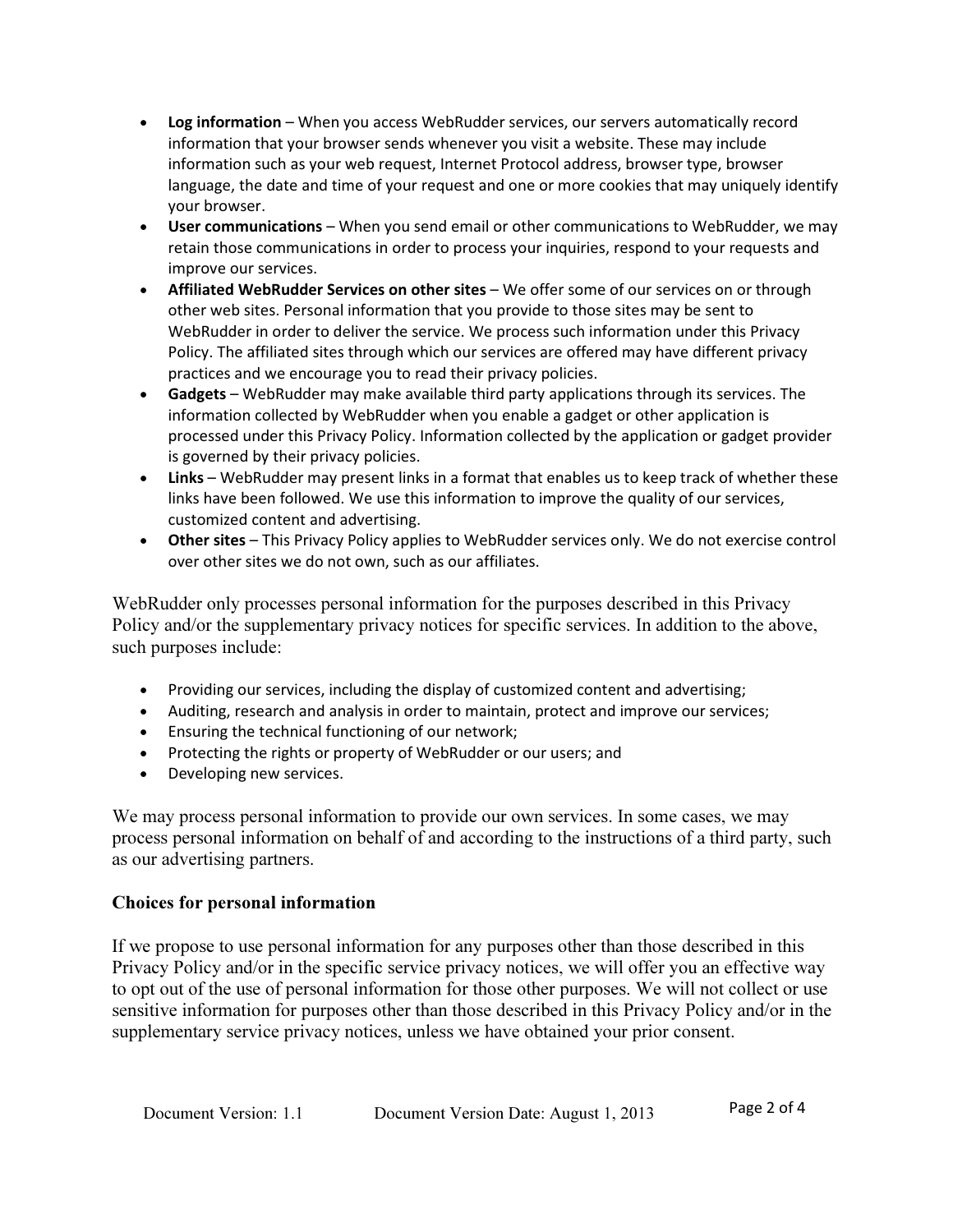Most browsers are initially set up to accept cookies, but you can reset your browser to refuse all cookies or to indicate when a cookie is being sent. However, some WebRudder features and services may not function properly if your cookies are disabled.

You can decline to submit personal information to any of our services, in which case WebRudder may not be able to provide those services to you.

#### Information sharing

WebRudder only shares personal information with other companies or individuals outside of WebRudder in the following limited circumstances:

- We have your consent. We require opt-in consent for the sharing of any sensitive personal information.
- We provide such information to our subsidiaries, affiliated companies or other trusted businesses or persons for the purpose of processing personal information on our behalf. We require that these parties agree to process such information based on our instructions and in compliance with this Privacy Policy and any other appropriate confidentiality and security measures.
- We have a good faith belief that access, use, preservation or disclosure of such information is reasonably necessary to (a) satisfy any applicable law, regulation, legal process or enforceable governmental request, (b) enforce applicable Terms of Service, including investigation of potential violations thereof, (c) detect, prevent, or otherwise address fraud, security or technical issues, or (d) protect against harm to the rights, property or safety of WebRudder, its users or the public as required or permitted by law.

If WebRudder becomes involved in a merger, acquisition, or any form of sale of some or all of its assets, we will ensure the confidentiality of any personal information involved in such transactions and provide notice before personal information is transferred and becomes subject to a different privacy policy.

We may share with third parties certain pieces of aggregated, non-personal information, such as the number of users who searched for a particular term, for example, or how many users clicked on a particular advertisement. Such information does not identify you individually.

# Information security

We take security measures to protect against unauthorized access to or unauthorized alteration, disclosure or destruction of data.

# Data integrity

WebRudder processes personal information only for the purposes for which it was collected and in accordance with this Privacy Policy or any applicable service-specific privacy notice. We review our data collection, storage and processing practices to ensure that we only collect, store and process the personal information needed to provide or improve our services or as otherwise